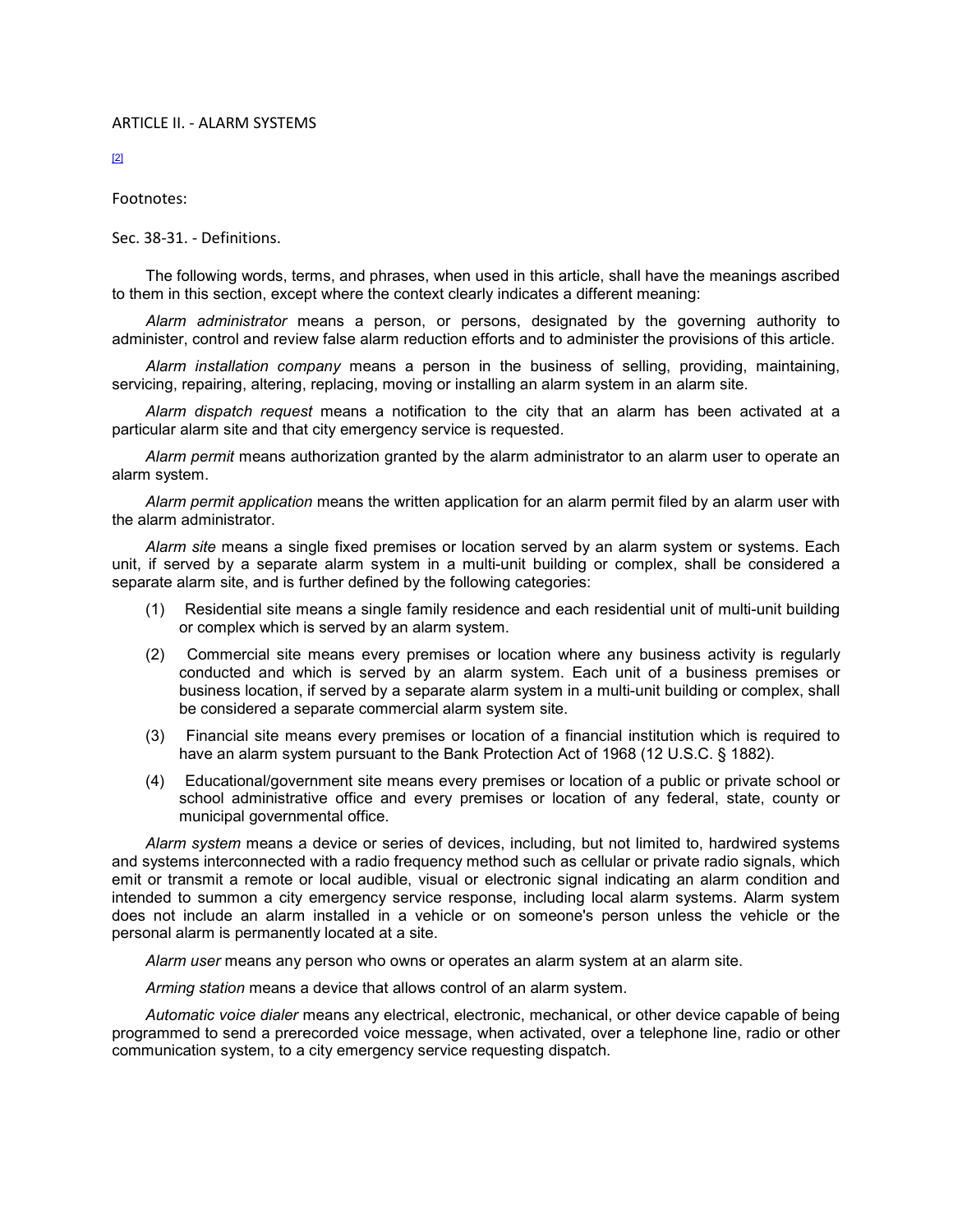*Cancellation* means the process where response is terminated when a monitoring company (designated by the alarm user) for the alarm site notifies the responding city emergency service that there is not an existing situation at the alarm site requiring a response after an alarm dispatch request.

*City* means the City of League City, Texas.

*City emergency service* means any emergency service provided by the city, including police, fire, and emergency medical services.

*City manager* means the city manager of the City of League City, Texas, or the city manager's designee.

*Duress alarm* means a silent alarm system signal generated by the entry of a designated code into an arming station in order to signal that the alarm user is being forced to turn off the system and requires law enforcement response.

*False alarm* means an alarm dispatch request that has generated a city emergency service response, which is canceled, or when no emergency condition is found at the alarm site.

*Holdup alarm* means a silent alarm signal generated by the manual activation of a device intended to signal a robbery in progress.

*Local alarm system* means any alarm system, which is not monitored, that emits an audible alarm only at the alarm site.

*Monitoring* means the process by which a monitoring company receives signals from an alarm system and relays an alarm dispatch request to the municipality for the purpose of summoning city emergency services to the alarm site.

*Monitoring company* means a person in the business of providing monitoring services.

*Panic alarm* means an audible alarm system signal generated by the manual activation of a device intended to signal a life threatening or emergency situation requiring emergency response.

*Person* means an individual, corporation, partnership, association, organization or similar entity.

*Responder* means an individual capable of reaching the alarm site within 30 minutes and having access to the alarm site, the code to the alarm system and the authority to approve repairs to the alarm system.

*SIA Control Panel Standard CP-01* means the ANSI - American National Standard Institute approved Security Industry Association - SIA CP-01 Control Panel Standard, as may be updated from time to time, that details recommended design features for security system control panels and their associated arming and disarming devices to reduce the incidence of false alarms. Control panels built and tested to this standard by Underwriters Laboratory (UL), or other nationally recognized testing organizations, will be marked to state: "Design evaluated in accordance with SIA CP-01 Control Panel Standard Features for False Alarm Reduction."

*Transfer* means the transaction or process by which an alarm user takes over control of an existing alarm system, which was previously controlled by another alarm user.

*Verify* means an attempt by the monitoring company, or its representative, to contact the alarm site and/or alarm user by telephone and/or other electronic means, whether or not actual contact with a person is made, to determine whether an alarm signal is valid before requesting city emergency service dispatch, in an attempt to avoid an unnecessary alarm dispatch request. For the purpose of this article, telephone verification shall require, as a minimum, a second call be made to a different number if the first attempt fails to reach an alarm user who can properly identify themselves to determine whether an alarm signal is valid before requesting an emergency response.

*Zones* mean division of devices into which an alarm system is divided to indicate the general location from which an alarm system signal is transmitted.

(Ord. No. 2009-11, § 2, 2-10-2009; Ord. No. 2010-25, § 2, 8-10-2010)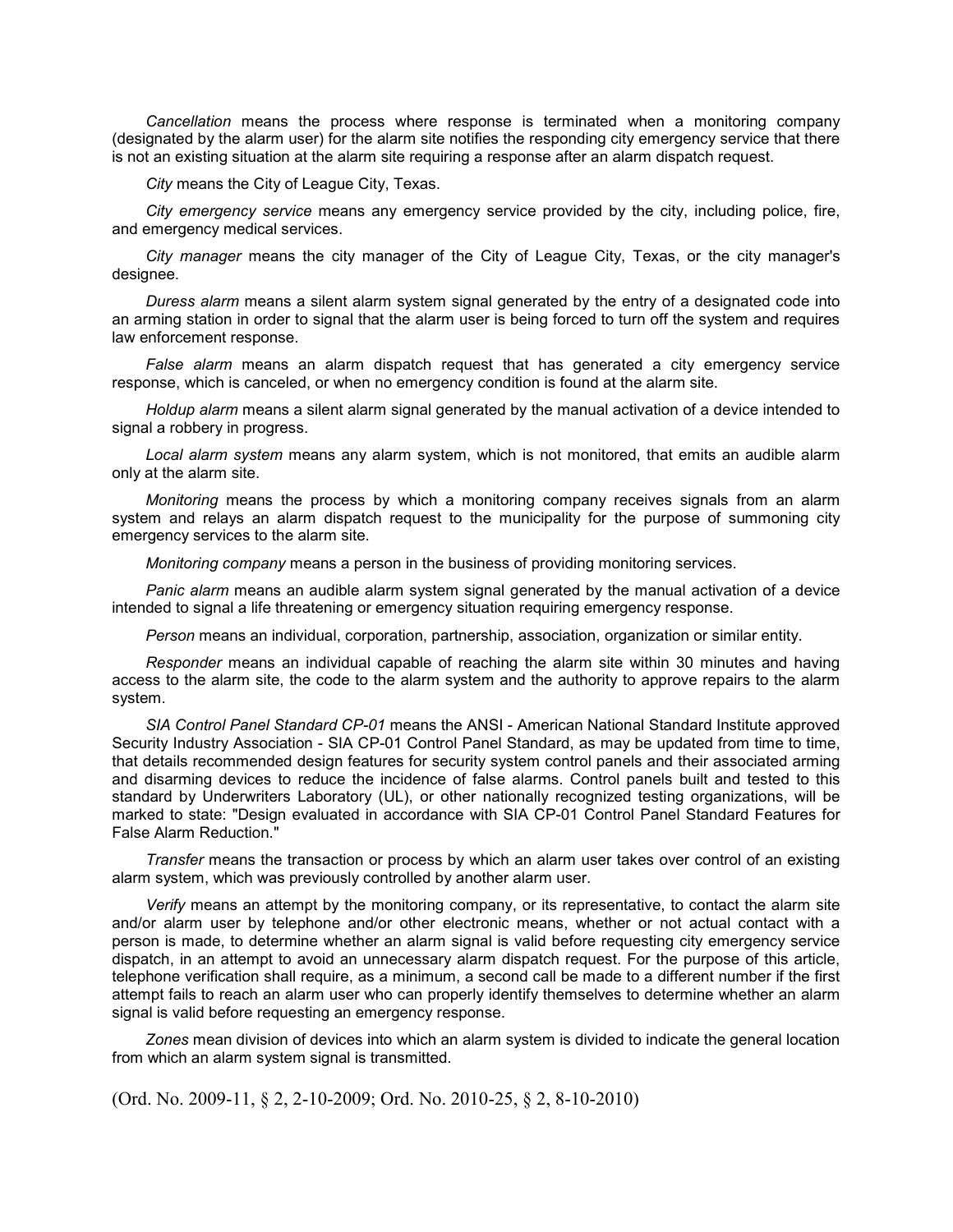Sec. 38-32. - Permit required; application: fee; transferability; false statements.

- (a) No alarm user shall operate, or cause to be operated, an alarm system at its alarm site without a valid alarm permit. A separate alarm permit is required for each alarm site.
- (b) The fee for an alarm permit or an alarm permit renewal is set forth below and shall be paid by the alarm user. No refund of a permit or permit renewal fee will be made. The initial alarm permit fee must be submitted to the alarm administrator within five days after the alarm system installation or an alarm system transfer. See subsection  $38-37(q)$  Permit fee and permit renewal fee.
- (c) Upon receipt of a completed alarm permit application form and the alarm permit fee, the alarm administrator shall register the applicant unless the applicant has:
	- (1) Failed to pay a fine assessed under section 38-37; or
	- (2) Had an alarm permit for the alarm site suspended and the violation causing the suspension has not been corrected.
- (d) Each alarm permit application must include the following information:
	- (1) The name, complete address (including apartment/suite number), and telephone numbers of the person who will be the permit holder and be responsible for the proper maintenance and operation of the alarm system and payment of fees assessed under this article;
	- (2) The classification of the alarm site as either residential (includes apartment, condo, mobile home, etc.) commercial, financial, or educational/government;
	- (3) For each alarm system located at the alarm site, the classification of the alarm system (i.e. burglary, holdup, fire, emergency medical, duress, panic alarms or other) and for each classification whether such alarm is audible or silent;
	- (4) Mailing address, if different from the address of the alarm site;
	- (5) Any dangerous or special conditions present at the alarm site;
	- (6) Names and telephone numbers of at least two individuals who are able and have agreed to:
		- a. Receive notification of an alarm system activation at any time;
		- b. Respond to the alarm site within 30 minutes at any time; and
		- c. Upon request can grant access to the alarm site and deactivate the alarm system if necessary;
	- (7) Type of business conducted at a commercial alarm site;
	- (8) Signed certification from the alarm user stating the following:
		- a. The date of installation or transfer of the alarm system, whichever is applicable;
		- b. The name, address, and telephone number of the alarm installation company or companies performing the alarm system installation or transfer and of the alarm installation company responsible for providing repair service to the alarm system;
		- c. The name, address, and telephone number of the monitoring company if different from the alarm installation company;
		- d. That a set of written operating instructions for the alarm system, including written guidelines on how to avoid false alarms, have been left with the applicant by the alarm installation company;
		- e. An acknowledgment that the alarm installation company has trained the applicant in proper use of the alarm system, including instructions on how to avoid false alarms; and
		- f. An acknowledgment that the alarm user understands and agrees that a city emergency service response may be influenced by factors including, but not limited to, the availability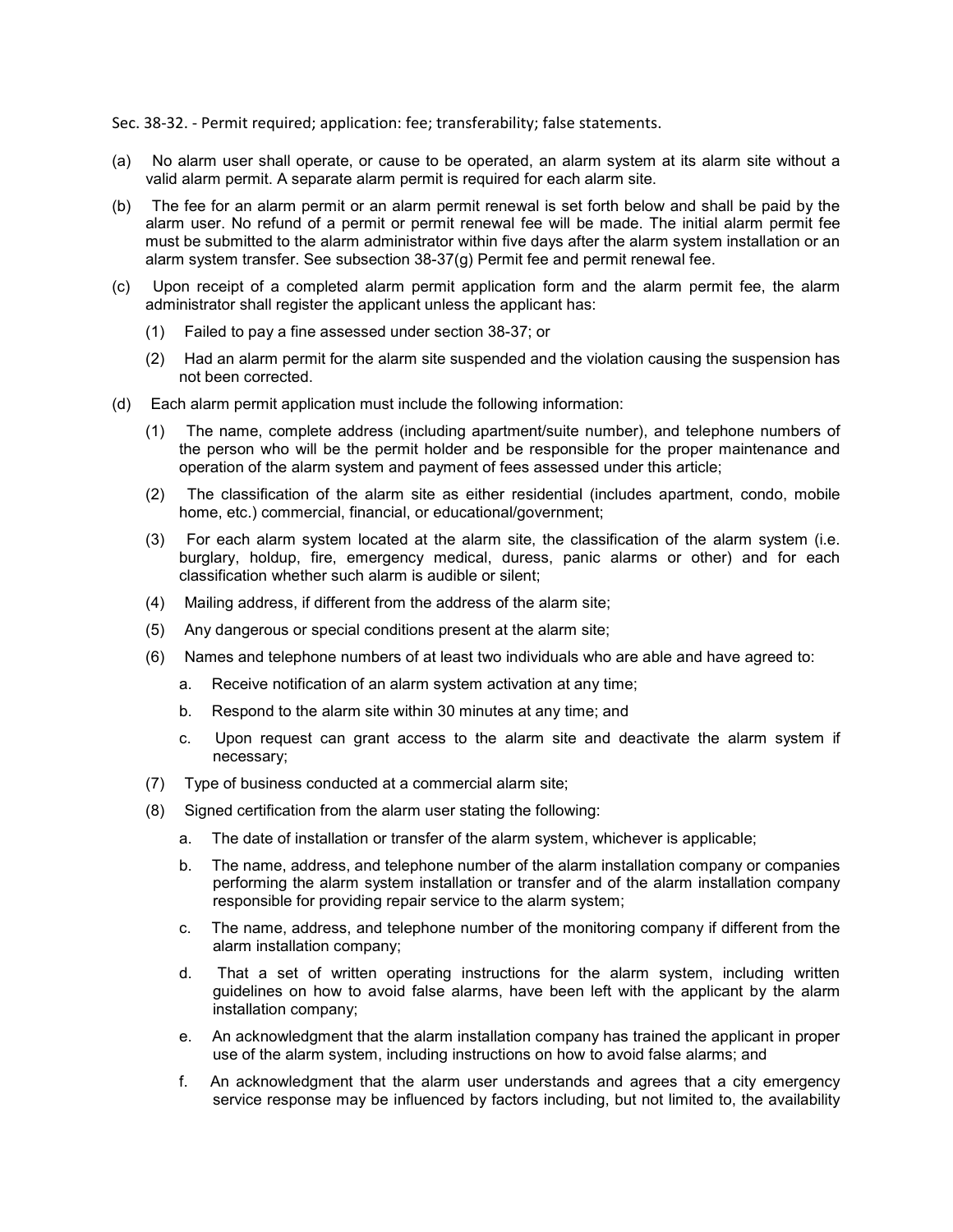of city emergency service units, priority of calls, weather conditions, traffic conditions, emergency conditions, staffing levels, etc.

- (e) Any false statement of a material fact made by an applicant for the purpose of obtaining an alarm permit shall be sufficient cause for refusal to issue a permit or for suspension of an existing permit.
- (f) An alarm permit cannot be transferred to another person or alarm site. An alarm user shall inform the alarm administrator of any change that alters any of the information listed on the alarm permit application within five business days of such change.
- (g) All fines and fees owed by an applicant must be paid before an alarm permit may be issued or renewed.

(Ord. No. 2009-11, § 2, 2-10-2009)

Sec. 38-33. - Alarm permit duration and renewal.

An alarm permit shall expire 12 months from the date of issuance, and must be renewed annually by submitting an updated application and a permit renewal fee to the alarm administrator. It is the responsibility of the alarm user to submit an application prior to the alarm permit expiration date. Failure to renew will be classified as use of a non-permitted alarm system and fines shall be assessed. A \$10.00 late fee may be assessed if the renewal paperwork is postmarked or hand-delivered more than 30 days late.

(Ord. No. 2009-11, § 2, 2-10-2009)

Sec. 38-34. - Duties of the alarm user.

- (a) An alarm user shall:
	- (1) Maintain the alarm site and the alarm system in a manner that will minimize or eliminate false alarms;
	- (2) Make every reasonable effort to have a responder arrive at the alarm system's location within 30 minutes when requested by a city emergency service in order to:
		- a. Deactivate an alarm system;
		- b. Provide access to the alarm site; and/or
		- c. Provide alternative security for the alarm site.
	- (3) Not activate an alarm system for any reason other than an occurrence of an event that the alarm system was intended to report.
- (b) An alarm user shall adjust the mechanism or cause the mechanism to be adjusted so that an alarm signal audible on the exterior of an alarm site will sound for no longer than ten minutes after being activated.
- (c) An alarm user shall not use automatic voice dialers.
- (d) An alarm user shall maintain at each alarm site, a set of written operating instructions for each alarm system.
- (e) All alarm users shall review with their alarm installation company and/or monitoring company a customer false alarm prevention checklist.

(Ord. No. 2009-11, § 2, 2-10-2009)

Sec. 38-35. - Duties of alarm installation company and monitoring company.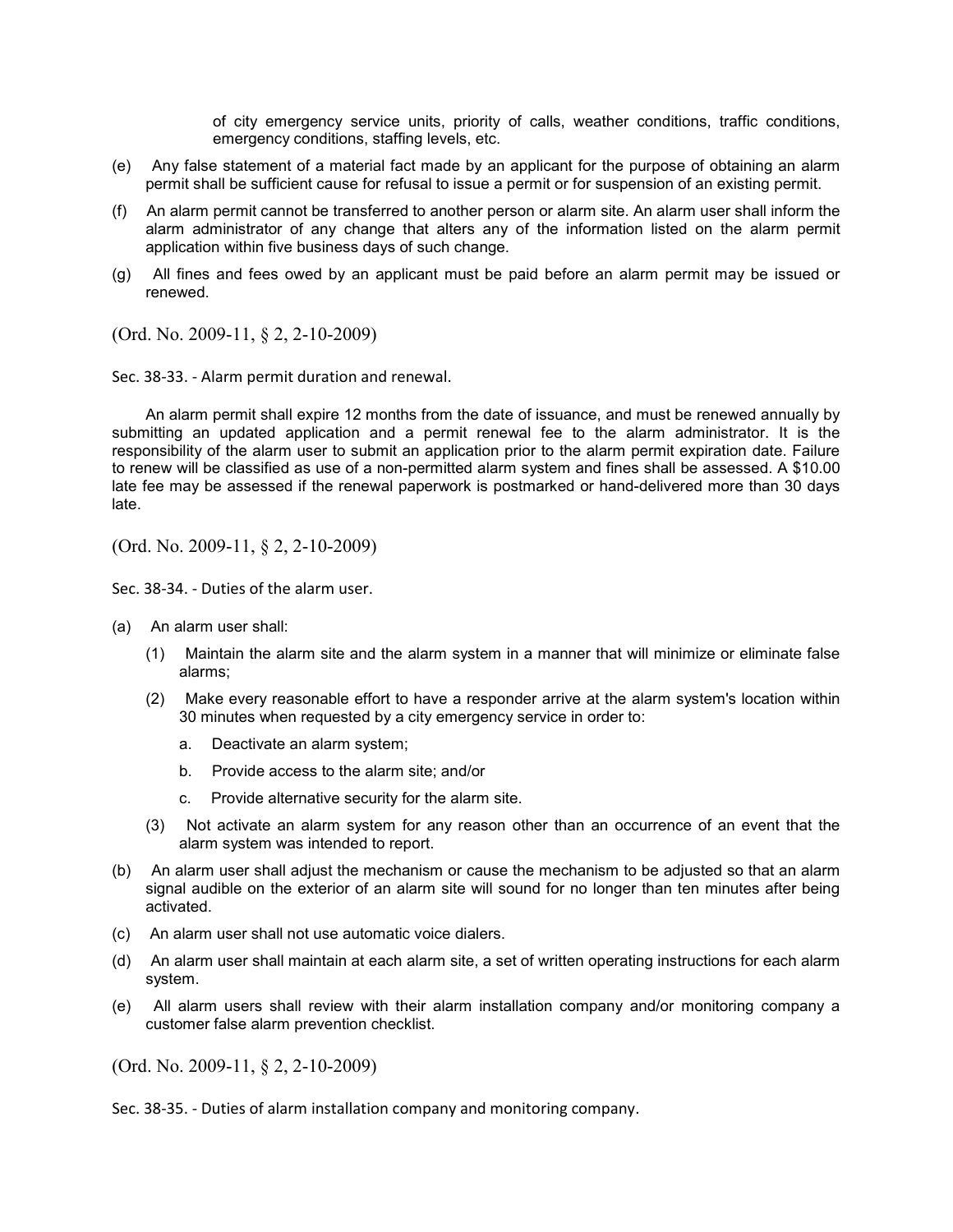- (a) The alarm installation company shall provide written and oral instructions to each of its alarm users in the proper use and operation of then alarm systems. Such instructions will specifically include all instructions necessary to turn the alarm system on and off and to avoid false alarms.
- (b) Alarm installation companies shall not install a device to activate a holdup alarm which is a single action, non-recessed button.
- (c) Ninety days after enactment of this article, the alarm installation companies shall, on new installations, use only alarm control panel(s) which meet SIA Control Panel Standards CP-01.
- (d) An alarm company shall not use automatic voice dialers.
- (e) A monitoring company shall:
	- (1) Report alarm signals by using telephone numbers designated by the alarm administrator;
	- (2) Verify every alarm signal, except a duress or holdup alarm activation before requesting a city emergency service response to an alarm system signal;
	- (3) Communicate alarm dispatch requests to the city in a manner and form determined by the alarm administrator;
	- (4) Communicate cancellations to the city in a manner and form determined by the alarm administrator;
	- (5) Ensure that all alarm users of alarm systems equipped with a duress, holdup or panic alarm are given adequate training as to the proper use of the duress, holdup or panic alarm;
	- (6) Communicate any available information (north, south, front, back, floor, etc.) about the location on all alarm signals related to the alarm dispatch request;
	- (7) Communicate type of alarm activation (silent or audible, interior or perimeter);
	- (8) Provide the address of the alarm site;
	- (9) After an alarm dispatch request, promptly advise the responding city emergency service if the monitoring company knows that the alarm user or the responder has or has not been contacted;
	- (10) Maintain for a period of at least one year from the date of the alarm dispatch request, records relating to alarm dispatch requests. Records must include the name, address and telephone number of the alarm user, the alarm system zone(s) activated, the time of alarm dispatch request and evidence of an attempt to verify. The alarm administrator may request copies of such records for individually named alarm users. If the request is made within 60 days of an alarm dispatch request, the monitoring company shall furnish requested records within ten business days of receiving the request. If the records are requested between 60 days to one year after an alarm dispatch request, the monitoring company shall furnish the requested records within 30 days of receiving the request.
- (f) An alarm installation company and/or monitoring company that purchases alarm system accounts from another person shall notify the alarm administrator of such purchase and provide details as may be reasonably requested by the alarm administrator.

(Ord. No. 2009-11, § 2, 2-10-2009)

Sec. 38-36. - Duties and authority of the alarm administrator.

- (a) The alarm administrator shall:
	- (1) Designate a manner, form and telephone numbers for the communication of alarm dispatch requests; and
	- (2) Establish a procedure to accept cancellation of alarm dispatch requests.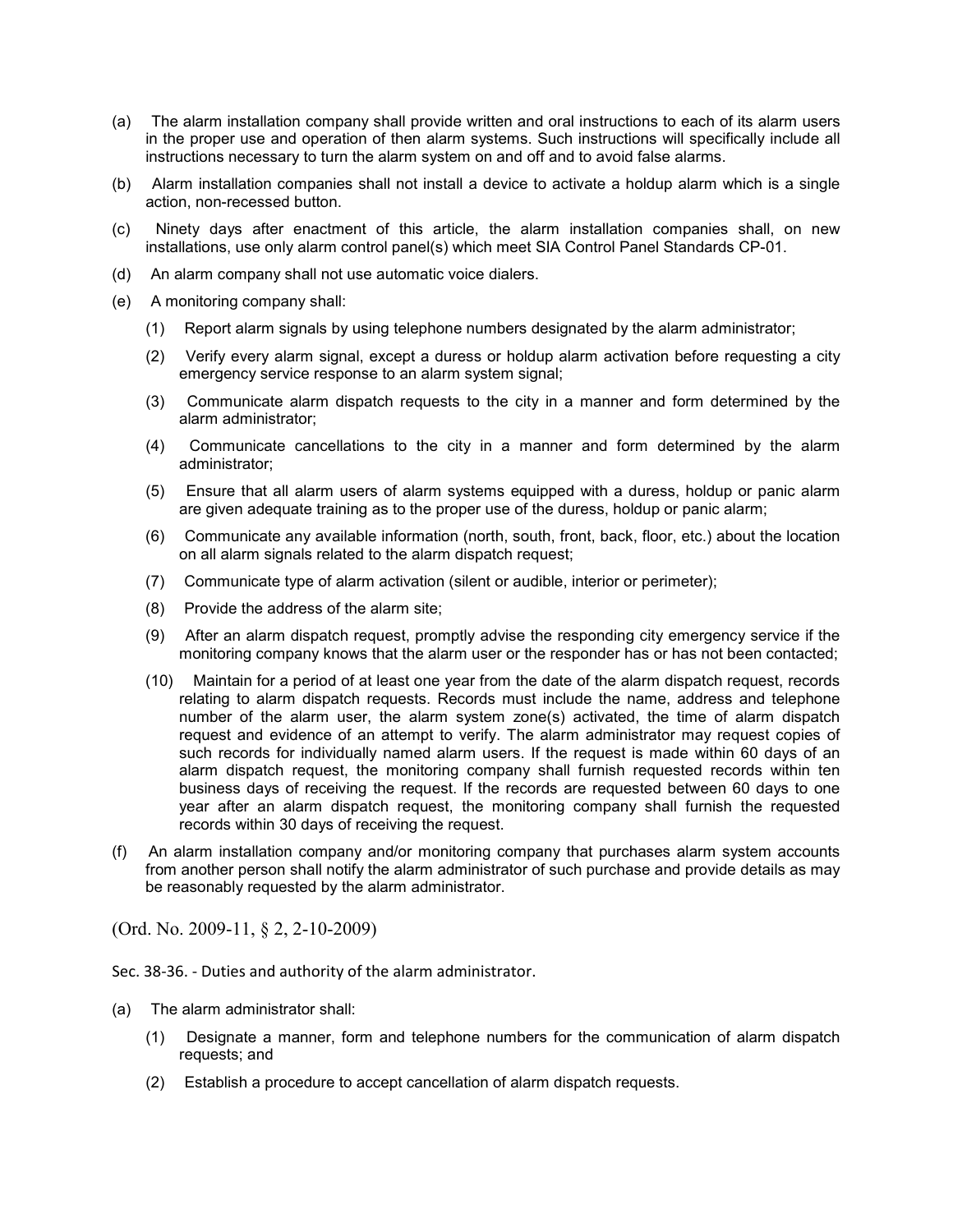- (b) The alarm administrator shall establish a procedure to record such information on alarm dispatch requests necessary to permit the alarm administrator to maintain records, including, but not limited to, the information listed below:
	- (1) Identification of the permit number for the alarm site;
	- (2) Identification of the alarm site;
	- (3) Date and time alarm dispatch request was received;
	- (4) Date and time of the city emergency service arrival at the alarm site and the disposition of the call.
- (c) The alarm administrator shall establish a procedure for the notification to the alarm user of a fineable false alarm.
- (d) The alarm administrator may require a conference with an alarm user and the alarm installation company and/or monitoring company responsible for the repair or monitoring of the alarm system to review the circumstances of each false alarm.
- (e) The alarm administrator may create and implement an alarm user awareness class. The alarm administrator may request the assistance of associations, alarm companies and law enforcement agencies in developing and implementing the class. The class shall inform alarm users of the problems created by false alarms and teach alarm users how to avoid generating false alarms.
- (f) The alarm administrator may require an alarm user to remove a holdup alarm that is a single action, non-recessed button, if a false holdup alarm has occurred.

(Ord. No. 2009-11, § 2, 2-10-2009)

Sec. 38-37. - Fines and fees.

- (a) An alarm user shall be subject to fines, depending on the number of false alarms within any 12 month period based upon the schedule set forth in subsection (g).
- (b) In addition, any person operating a non-permitted alarm system will be subject to a fine as set forth in subsection (g) for each false alarm in addition to any other fines.

The alarm administrator may waive this additional fine for a non-permitted system if the alarm user submits an application for alarm permit within ten days after notification of such violation.

- (c) The alarm installation company shall be subject to a fine as set forth in subsection (g) if the responding city emergency service determines that an on-site employee of the alarm installation company directly caused the false alarm. In this situation, the false alarm will not be counted against the alarm user.
- (d) The monitoring company shall be subject to a fine as set forth in subsection (g) for each failure to verify alarm system signals as specified in subsection 38-35(e)(2).
- (e) The alarm installation company shall be subject to a fine as set forth in subsection (g) if the alarm administrator determines that an alarm installation company employee knowingly made a false statement concerning the inspection of an alarm site or the performance of an alarm system.
- (f) Notice of the right of appeal under this article will be included with any fines.
- (g) *Permit fees and permit renewal fees:*

| Residential site | \$25.00 |
|------------------|---------|
| Commercial site  | \$50.00 |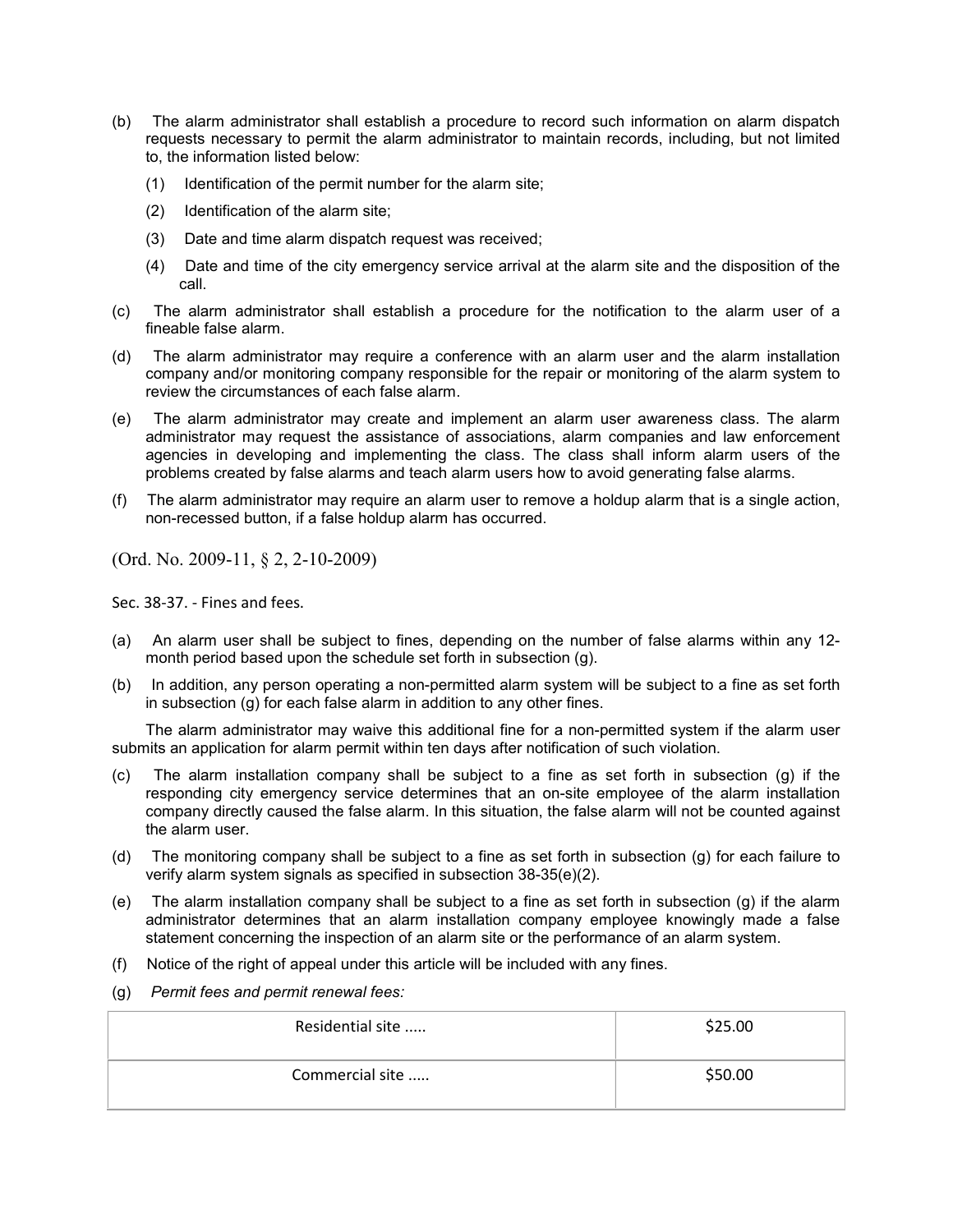| Financial site                 | \$100.00                      |
|--------------------------------|-------------------------------|
| Educational/government site    | No fee                        |
| Late fee                       | \$10.00                       |
| Alarm permit reinstatement fee | 1/ <sub>2</sub> of permit fee |

## (h) False alarm fines:

| 4-5 within any 12-month period                       | \$50.00 per alarm        |
|------------------------------------------------------|--------------------------|
| 6-7 within any 12-month period                       | \$75.00 per alarm        |
| 8 or more within any 12-month period                 | \$100.00 per alarm       |
| Monitoring company failure to verify alarm           | \$100.00 per<br>incident |
| False statement by alarm company employee            | \$200.00 per<br>incident |
| Appeal fee                                           | \$25.00 per appeal       |
| Use of a non-permitted alarm system                  | \$100.00 per<br>incident |
| Use of alarm system during alarm permit suspension   | \$200.00 per alarm       |
| Failure to comply with or violation of section 38-35 | \$200.00 per<br>incident |

(Ord. No. 2009-11, § 2, 2-10-2009)

Sec. 38-38. - Suspension.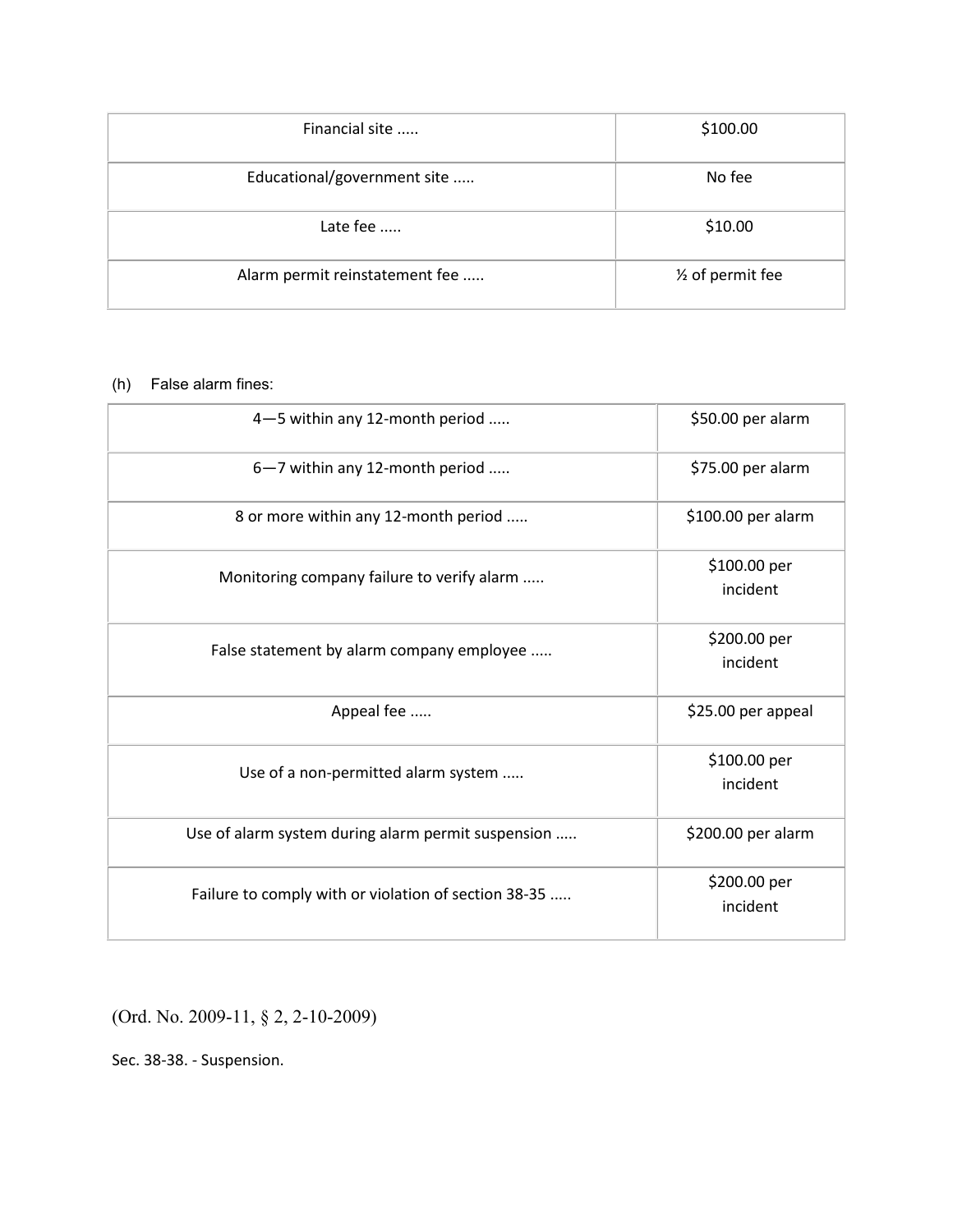- (a) The alarm administrator may suspend any alarm permit upon the occurrence of any of the following conditions:
	- (1) If the alarm user provides any false information in, or in connection with, an alarm permit application;
	- (2) If an alarm site has more than 12 false alarms in any 12-month period; or
	- (3) If any fines assessed by the alarm administrator become 180 days or more past due.
- (b) An alarm user may appeal the suspension of an alarm permit in accordance with the provision for appeals set forth in this article.
- (c) The alarm administrator will notify the alarm user in writing after the alarm permit has been suspended and the reason for the suspension. The notice of suspension may also include the amount of the fine for each false alarm, if applicable.

(Ord. No. 2009-11, § 2, 2-10-2009)

Sec. 38-39. - Appeals.

- (a) If the alarm administrator assesses a fine or denies the issuance, renewal or reinstatement of an alarm permit, the alarm administrator shall send written notice of the action and a statement of the right to an appeal to either the affected applicant or alarm user and the alarm installation company and/or monitoring company.
- (b) The alarm user, alarm installation company or monitoring company may appeal an assessment of a fine or the suspension of an alarm permit to the alarm administrator by setting forth in writing the reasons for the appeal within ten business days after receipt of the fine or notice of suspension and by submitting a certified check in the amount of \$25.00 payable to the city to cover the cost of processing the appeal. The payment for the cost of the appeal will not be refunded.
- (c) The alarm user, alarm installation company or monitoring company may appeal the decision of the alarm administrator by requesting, within ten business days from the date of the decision, that the alarm administrator forward the appeal to the city manager. The alarm administrator will, within five business days of such a request, provide the city manager with notice of the appeal. The city manager shall, within a period of 30 days from receipt of the notice of appeal from the alarm administrator, hear the appeal and the facts as presented by the appellant and the alarm administrator, affording both parties a reasonable and equal amount of time for the presentation of facts, evidence, and the questioning and cross-examination of witnesses. Within ten business days of the hearing, the city manager shall render a final, written decision affirming or reversing the decision of the alarm administrator. Such written decision shall be filed with the city secretary.
- (d) Filing of a notice of appeal shall stay the action by the alarm administrator suspending an alarm permit or requiring payment of a fine, until the city manager has rendered a decision. If a request for an appeal to the city manager is not made within the required ten business day period, the action of the alarm administrator is final.
- (e) The alarm administrator may adjust the count of false alarms based on:
	- (1) Evidence that a false alarm was caused by an act of God;
	- (2) Evidence that a false alarm was caused by action of the telephone company;
	- (3) Evidence that a false alarm was caused by a power outage lasting longer than four hours;
	- (4) Evidence that the alarm dispatch request was not a false alarm; and/or
	- (5) Evidence that a city emergency service response was not completed in a timely fashion.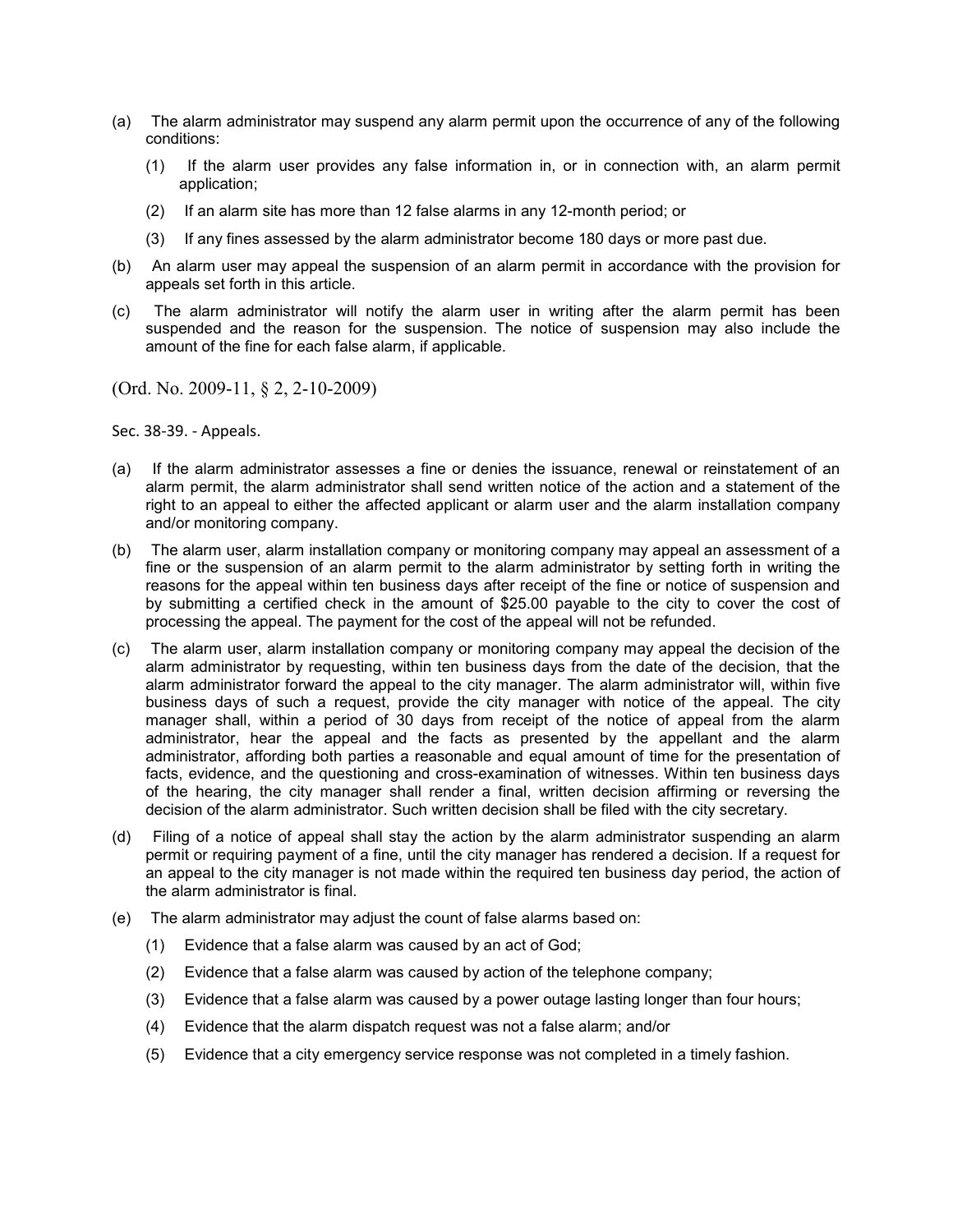(f) With respect to fines of an alarm installation company or monitoring company the alarm administrator may take into consideration whether the alarm company or monitoring company has engaged in a consistent pattern of violations.

(Ord. No. 2009-11, § 2, 2-10-2009; Ord. No. 2010-25, § 2, 8-10-2010)

Sec. 38-40. - Reinstatement.

- (a) A person whose alarm permit has been suspended may, at the discretion of the alarm administrator, have the alarm permit reinstated by the alarm administrator if the person:
	- (1) Submits a new application and pays a reinstatement fee as set forth in subsection 38-37(g);
	- (2) Pays, or otherwise resolves, all outstanding citations and fines; and
	- (3) Submits a certification from an alarm installation company, stating that the alarm system has been inspected and repaired (if necessary) by the alarm installation company.
- (b) In addition, the alarm administrator may require one or more of the following as a condition to reinstatement:
	- (1) Proof that an employee of the alarm installation company or monitoring company caused the false alarm;
	- (2) Upgrade the alarm control panel to meet SIA Control Panel Standard CP01;
	- (3) A written statement from an independent inspector that the alarm system has been inspected and is in good working order;
	- (4) Confirmation that all motion detectors are "dual technology" type;
	- (5) Confirmation that the alarm system requires two independent zones to trigger before transmitting an alarm signal to the monitoring company;
	- (6) Confirmation that the alarm system requires two independent detectors to trigger before transmitting an alarm signal to the monitoring company;
	- (7) Certification that the monitoring company will not make an alarm dispatch request unless the need for a city emergency service is confirmed by a listen-in device;
	- (8) Certification that the monitoring company will not request an alarm dispatch unless the need for a city emergency service response is confirmed by a camera device; or
	- (9) Certification that the monitoring company will not make an alarm dispatch request unless the need for a city emergency service response is confirmed by a person at the alarm site.

(Ord. No. 2009-11, § 2, 2-10-2009)

Sec. 38-41. - Governmental immunity.

An alarm permit is not intended to, nor will it, create a contract, duty or obligation, either expressed or implied, for a city emergency response. Any and all liability and consequential damage resulting from the city's failure or inability to respond to a notification is hereby disclaimed and governmental immunity as provided by law is retained. By applying for an alarm permit, the alarm user acknowledges that a city emergency response may be influenced by factors such as: the availability of city emergency service units, priority of calls, weather conditions, traffic conditions, emergency conditions, staffing levels and prior response history.

(Ord. No. 2009-11, § 2, 2-10-2009)